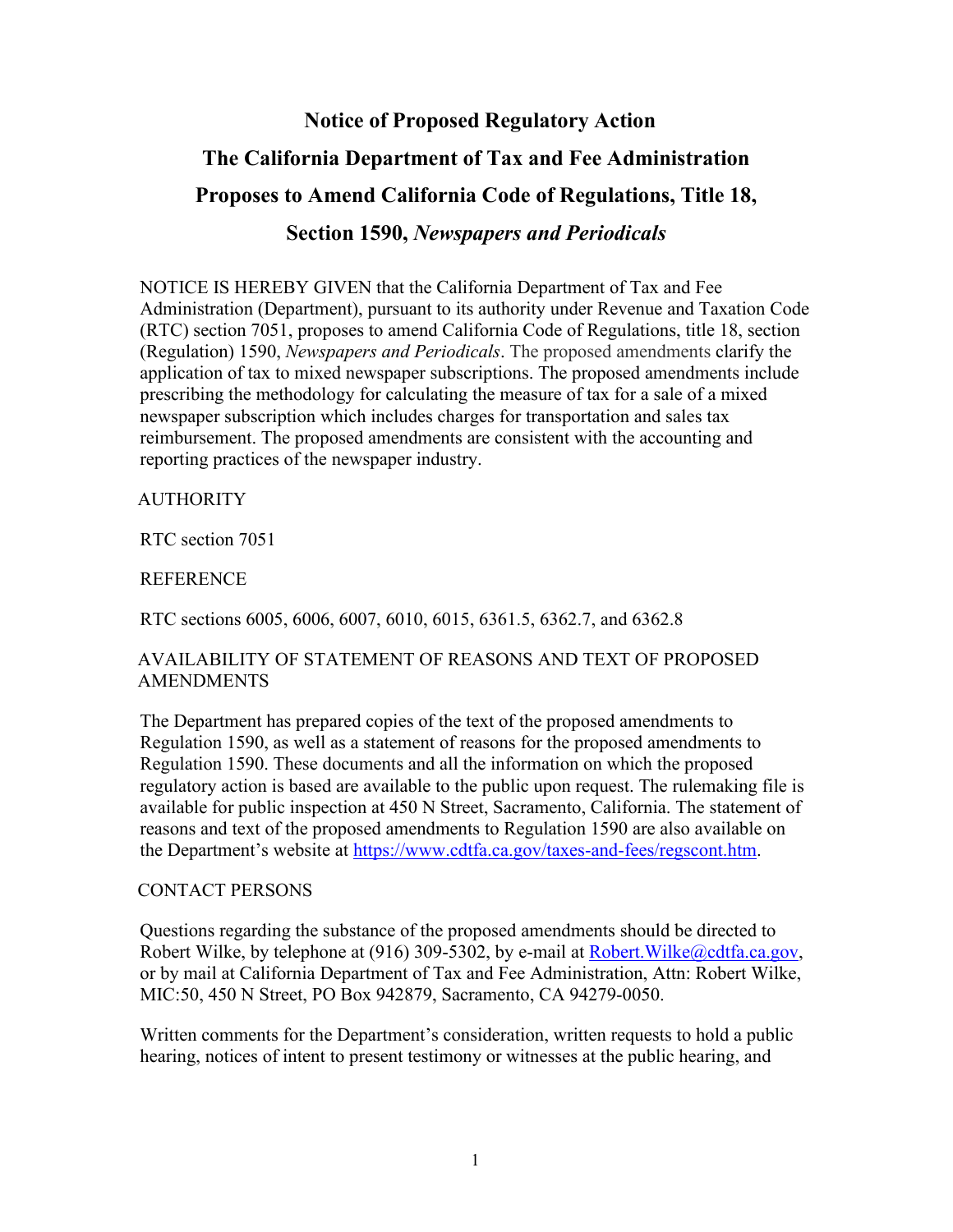other inquiries concerning the proposed regulatory action should be directed to Kim DeArte, Regulations Coordinator, by telephone at (916) 309-5227, by fax at (916) 322-2958, by e-mail at CDTFARegulations  $@cdtfa.ca.gov$ , or by mail to: California Department of Tax and Fee Administration, Attn: Kim DeArte, MIC:50, 450 N Street, PO Box 942879, Sacramento, CA 94279-0050. Kim DeArte is the designated backup contact person to Robert Wilke.

# WRITTEN COMMENT PERIOD

The written comment period ends at 11:59 pm (PDT) on November 8, 2021. The Department will consider the statements, arguments, and/or contentions contained in written comments received by Kim DeArte at the postal address, email address, or fax number provided above, prior to the close of the written comment period, before the Department decides whether to adopt the proposed regulatory action. The Department will only consider written comments received by that time.

However, if a public hearing is held, written comments may also be submitted at the public hearing and the Department will consider the statements, arguments, and/or contentions contained in written comments submitted at the public hearing before the Department decides whether to adopt the proposed regulatory action.

### PUBLIC HEARING

The Department has not scheduled a public hearing to discuss the proposed regulatory action. However, any interested person or his or her authorized representative may submit a written request for a public hearing no later than 15 days before the close of the written comment period, and the Department will hold a public hearing if it receives a timely written request.

### CHANGES TO THE TEXT OF THE ORIGINAL PROPOSED AMENDMENTS

The Department may adopt the proposed amendments to Regulation 1590 with changes that are non-substantial or solely grammatical in nature, or sufficiently related to the original proposed text that the public was adequately placed on notice that the changes could result from the originally proposed regulatory action. If a sufficiently related change is made, the Department will make the full text of the proposed regulation, with the change clearly indicated, available to the public for at least 15 days before adoption. The text of the resulting regulation will be distributed to those interested parties who commented on the original proposed regulation orally or in writing or who asked to be informed of such changes. The text of the resulting regulation will also be available to the public from Kim DeArte. The Department will consider written comments on the resulting regulation that are received prior to adoption.